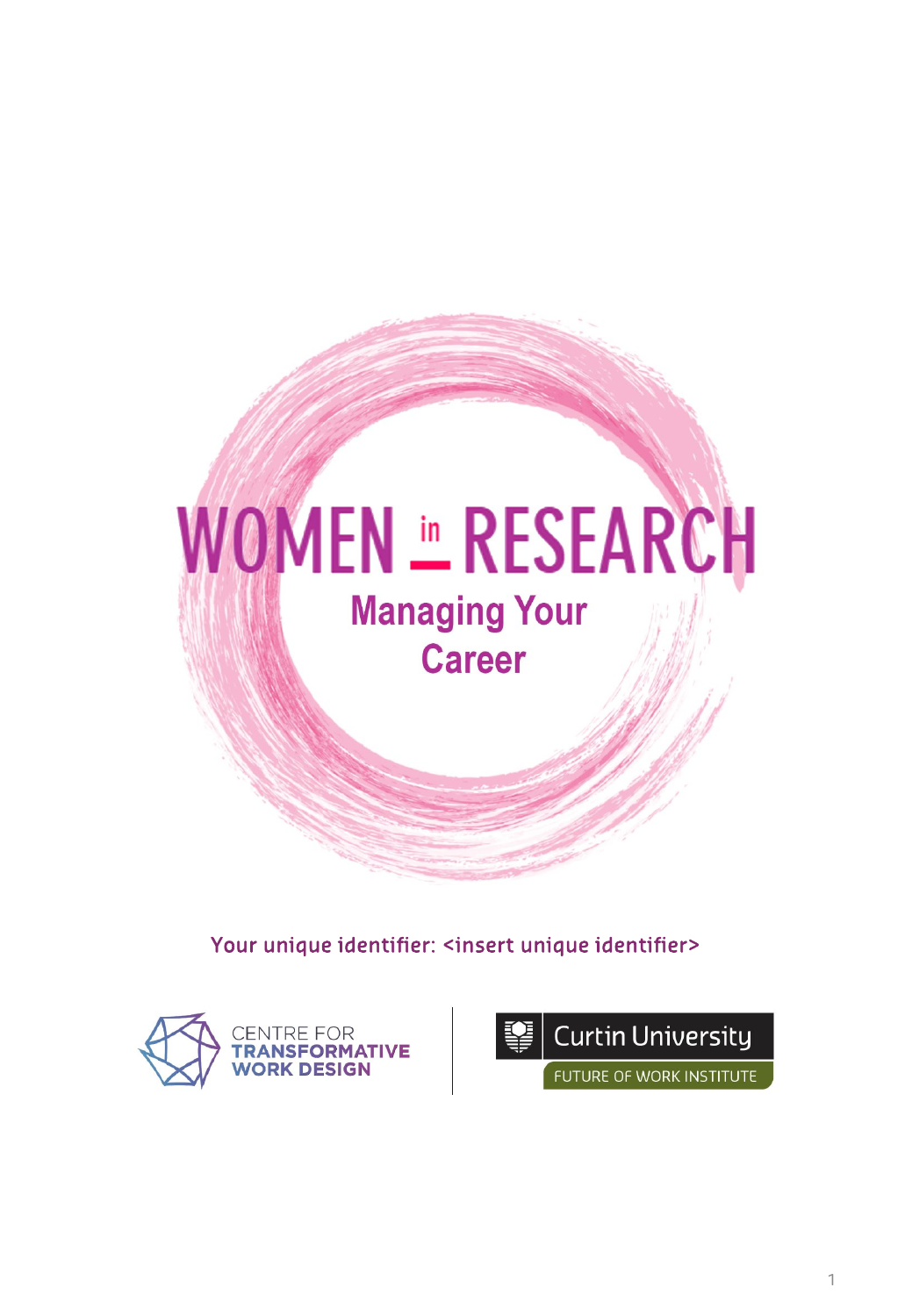# **About this report**

# Your Career

The *Managing Your Career* report provides feedback on your human capital resources, proactive career behaviors, career motivation, and career resources. Research shows these aspects predict *subjective career success* (how you feel about your job and career) *and objective career success (e.g., number of promotions received).* 



# Interpreting your scores

In this feedback report, we show (1) Your overall score for each key aspect in the survey, averaged across multiple items; and (2) A benchmark where available. Information about benchmarks is on the [website](https://carolekatz.wixsite.com/womeninresearchbold/surveys).

You can use the benchmarks to compare your views against others, and this can be useful. It is also important to compare your own scores*<sup>career planning*</sup> on each aspect with other aspects to work out what you are doing well on versus your challenges.



# Making the most of this report

We encourage you to spend some time reflecting on your feedback report, looking for patterns and thinking about the origin of your scores. We suggest you also discuss your report with your mentor/s, your manager and/or your peers. Refer to the website as well to maximise your learning.

Remember that the score that you obtain on an aspect at any given time can be influenced by other factors (e.g., anxiety, mood, concentration levels, and situational factors). For example, you might have just had some bad news before filling out the survey, which would lead you to respond more negatively to all items.

# Integrating your reports

Besides this present *Managing Your Career s*urvey, three other surveys are available to you: (1) *[Managing You](https://www.womeninresearch.org.au/surveys)*; (2) *[Managing Your Work Well-being](https://www.womeninresearch.org.au/surveys)*; (3) *[Managing, Influencing and Leading Others](https://www.womeninresearch.org.au/surveys)*. We encourage you to synthesise the feedback across all reports to generate a comprehensive understanding about yourself.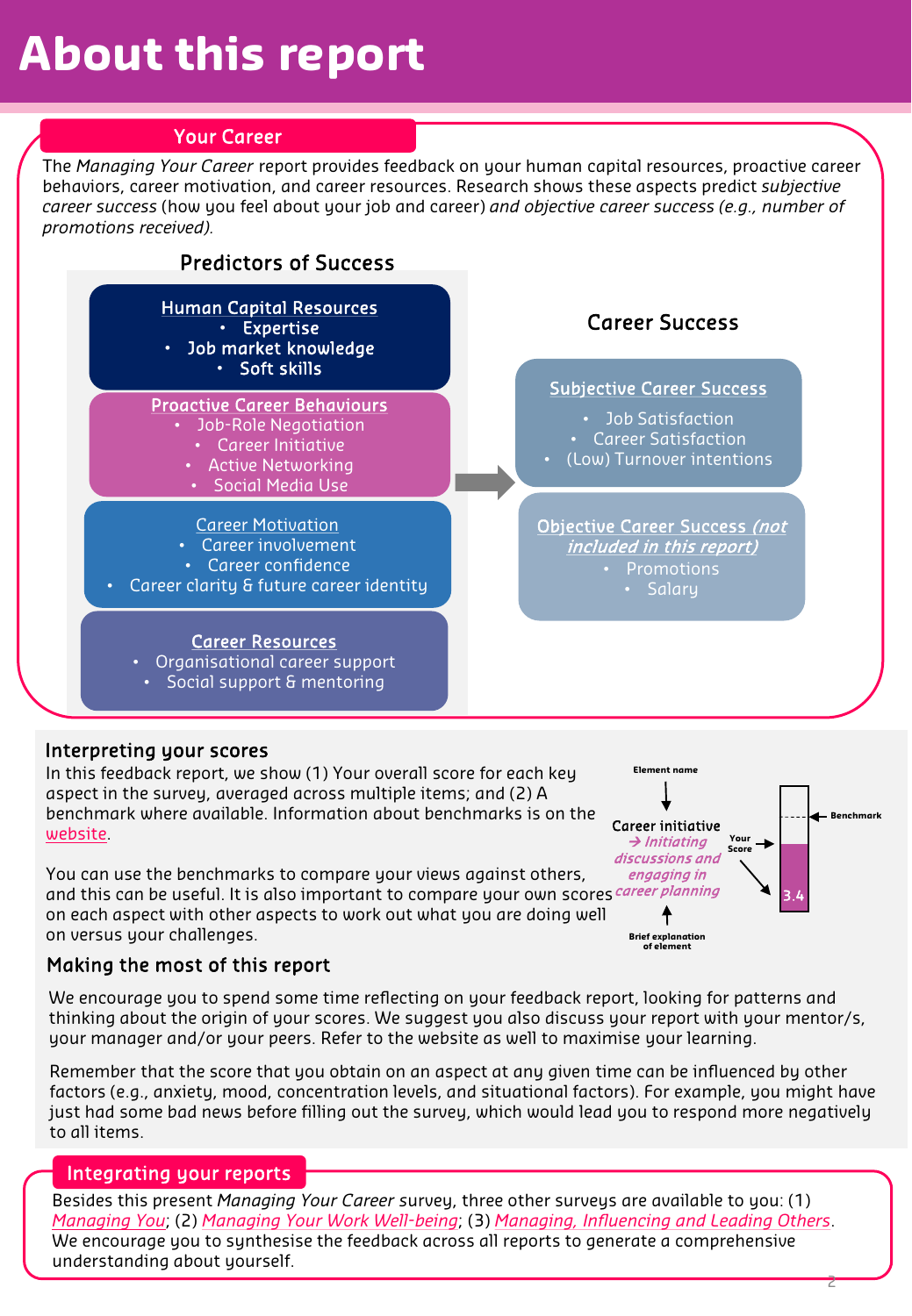# **Overview of results**

An overview of your scores on the elements of your career is shown below. The detailed breakdown of each of these elements is presented in the following pages.

## Human Capital Resources

Human capital resources refers to your perception that you have the expertise, technical knowledge, and soft-skills needed for career success. See page 5 for a drill-down of your results.

Human capital resources 4.5 Levels of technical & non-technical knowledge and expertise



## Proactive career behaviours

There are several ways you can proactively try to develop or advance your career to move towards your vision of who you want to be in your future career. See pages 5-6 for a drill-down of your results.

#### Job-Role Negotiation

Proactively negotiating aspects of your work to bring about desirable changes

#### Career intiative

Initiating career discussions and engaging in career planning

#### Active networking

Building and making use of connections within and outside of your immediate work area

#### Social media use

Actively using social media to build relationships and communicate work content



#### Your career motivation

Career motivation refers to elements relating to your desire to exert effort in order to enhance your career goals. See page 7 for a drill-down of your results.

Involvement, clarity, confidence Feelings of attachment, clarity and confidence with regards to your work

Future career identity Having a clear idea of your future work self



Legend: General benchmark. This benchmark includes general managers of both genders (provided where available)

- Women in Research benchmark. This benchmark
- $\clubsuit$  includes only other female academics who have also completed this survey 3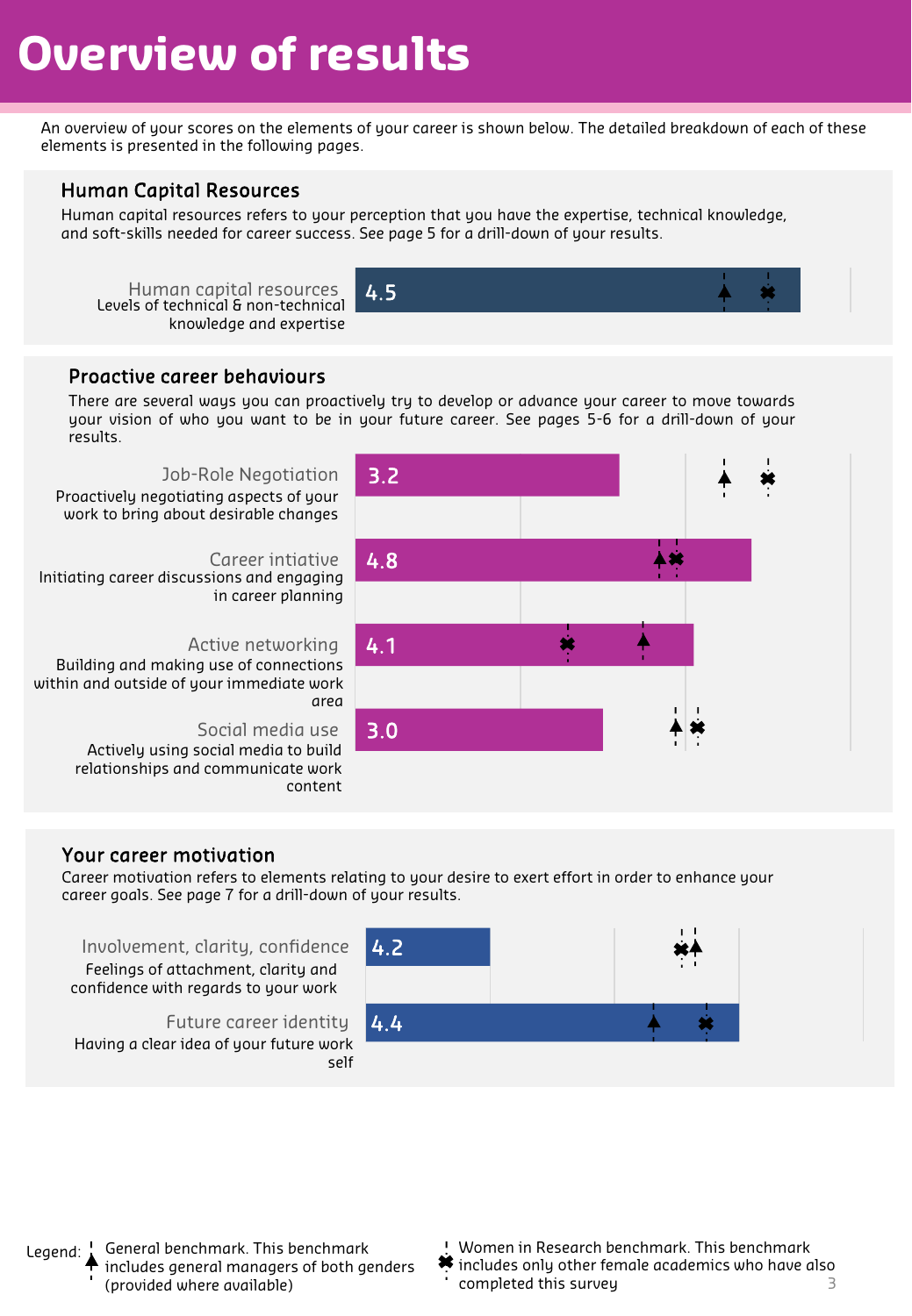# **Overview of results**

An overview of your scores on the elements of your career is shown below. The detailed breakdown of each of the elements are presented in the following pages.

#### Your career resources

Having both formal and informal support from your organisation, as well as emotional and instrumental support from your family and friends while you are pursuing your career goals. See page 8 for a drill-down of your results.

Organisational support Formal initiatives and support put in place by the organisation

Social Support Emotional and instrumental support from co-workers, family and friends



## Subjective career success

Satisfaction with your job and career. See page 9 for a drill-down of your results.

Job satisfaction Satisfaction with your job on the whole

> Career satisfaction Satisfaction with your career

Turnover intentions Intentions to leave your current position *(a low score is preferable)*



- Women in Research benchmark. This benchmark
- $\clubsuit$  includes only other female academics who have also completed this survey 4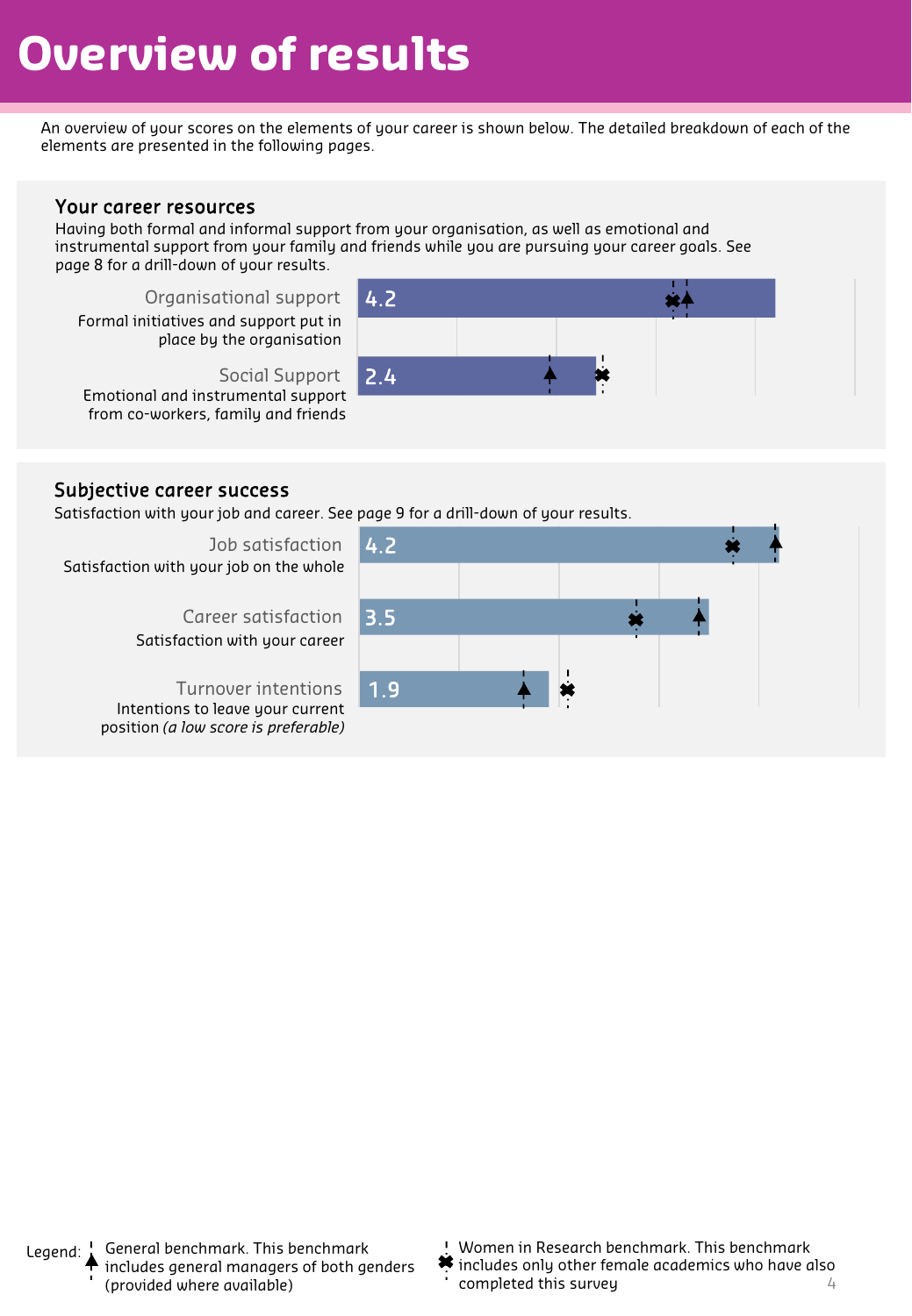# **Human Capital Resources**

Career Motivation

Career Resources

# Human Capital Resources

Human capital resources refer to you having the expertise, experiences, and skills you need to enhance your career.



### Find out more

Human capital resources are frequently examined as a predictor of career success. From the contest-mobility perspective, people achieve career success in an open and fair "contest". No individual has a pre-existing advantage over the other, therefore the most successful individuals (i.e., with most favourable career outcomes) tend to be those who are the most skilled and/or most willing to put forth effort. Research suggests that one's human capital is positively linked to career success as human capital is favoured and highly rewarded in the labour market. If your scores on these dimensions are low, this suggests aspects you might need to work on for career success in the future.



Human capital resources

Proactive Behaviours

Career Motivation

Career Resources

# Job-role negotiation and career initiative

A high score on job-role negotiation and initiative indicates that you are likely to "take charge" of your career by initiating discussions to change aspects of your job (e.g., the work hours, your opportunities for projects), and by initiating conversations with relevant others about your career.





#### Find out more

High scores in these dimensions indicate that you play a proactive role in creating the work situation you want, and in planning your career. Research suggests that such proactive behaviours are related to increased motivation, satisfaction and well-being. Importantly, proactivity also fosters objective and subjective career success.

Visit the *[Crafting](https://carolekatz.wixsite.com/womeninresearchbold/job-crafting) Your Job* section of the website to find out more about the different ways you can shape your job and career.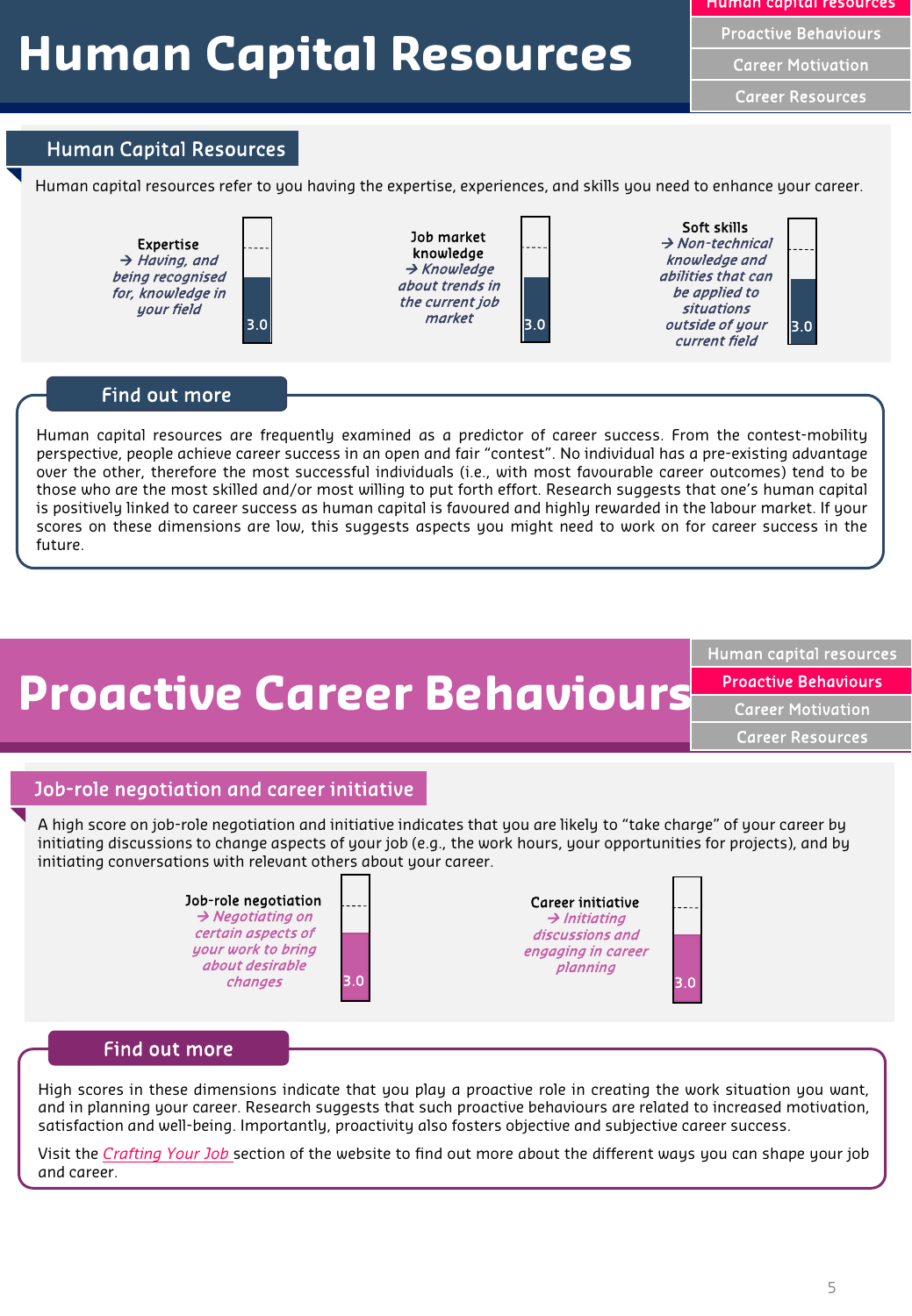# **Proactive Career Behaviours**

Human capital resources Proactive Behaviours Career Motivation Career Resources

# Active Networking

Actively establishing broader networks can contribute towards developing or advancing your career to move towards your envisioned future work self



### Social Media Use

Social media can be a powerful tool to help you to network with others within and outside of your immediate work setting. Research suggests that social and cognitive use of social media at work has a positive effect on creative and innovative job performance.



# Find out more

High scores in networking means that you are likely to actively build and make use of connections within and outside of your immediate work area. Networking refers to building long-term relationships and a good reputation over time. It involves meeting and getting to know people who you can collaborate with. Visit the *Building [Networks](https://carolekatz.wixsite.com/womeninresearchbold/building-networks)* and *Effective [Collaborations](https://carolekatz.wixsite.com/womeninresearchbold/collaboration)* sections of the website to find out more how to build and leverage on your network to develop your career as well as how to improve your networking skills.

The rise of social media has helped people to connect with others with similar interests. It can be viewed as a less traditional method of networking and sharing your work with others. When utilised well at work, it can be a powerful tool to help you to connect with others to further your career and establish potential collaborations with individuals outside of your organisation. For tips on how to use social media to support your work., visit the *[Academic](https://carolekatz.wixsite.com/womeninresearchbold/academic-impact) Impact* section of the website.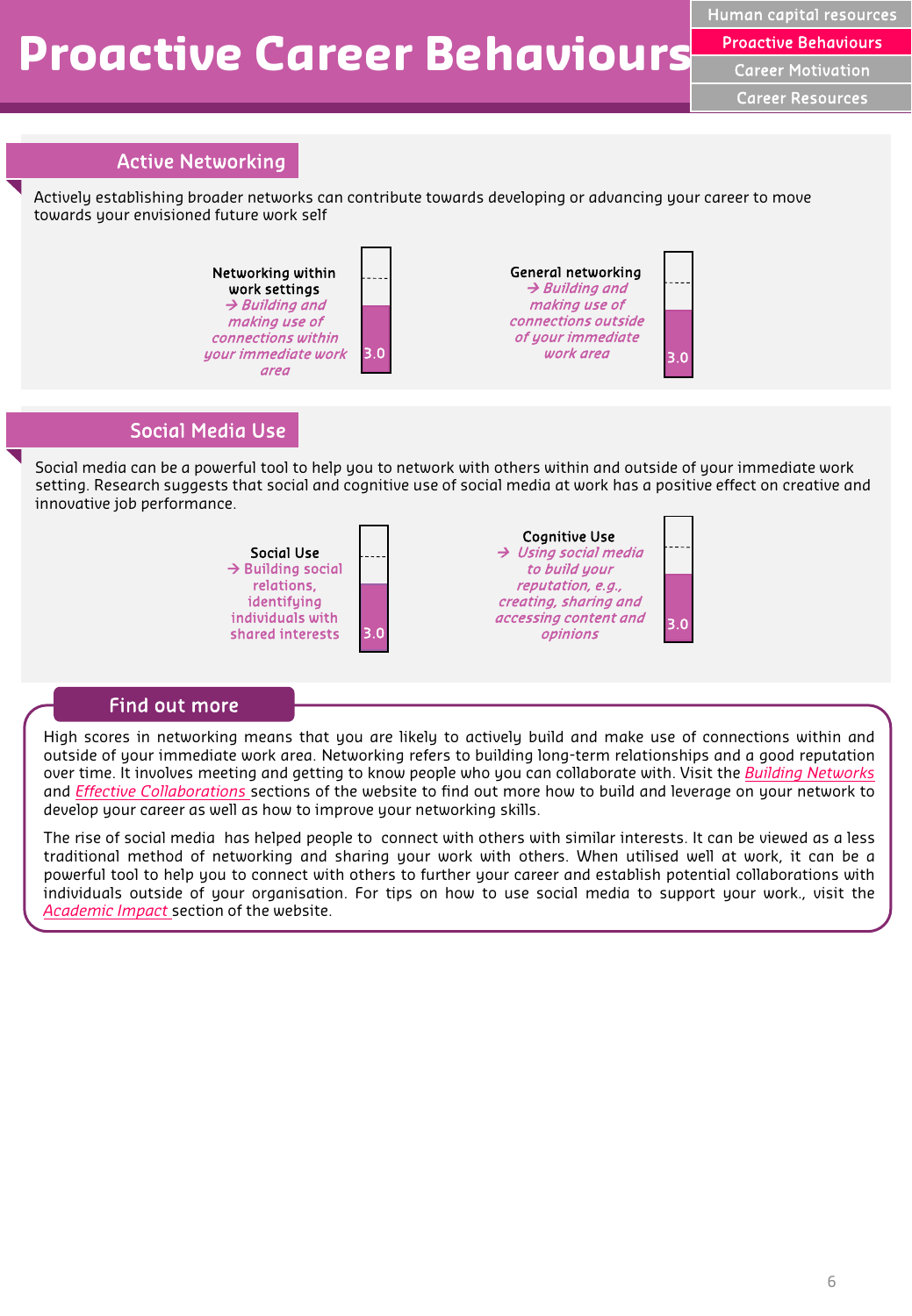# **Your Career Motivation**

Career Motivation

Career Resources

### Career involvement, clarity and confidence

A high score on career involvement, clarity and confidence indicates that your career is likely to form part of your identity, and that you are confident in your ability to achieve the goals that you and others have set for yourself in your career.



#### Find out more

*Career involvement* is the extent to which people define themselves by their careers. People who are high in career identify tend to be more involved in their jobs, organisations, and/or professions. They are driven to achieve advancement and recognition in their roles. Career involvement is positively associated with higher levels of job/organisational commitment and organisational citizenship.

People who are high in *career clarity* tend to have an accurate understanding of their strengths and weaknesses, and use this knowledge to set clear, yet achievable career goals.

Career confidence refers to the absence of a psychological experience of intellectual and professional fraudulence, and belief in your work abilities. A low score on this dimension may indicate that you believe others have inflated perceptions of your abilities, even despite ongoing success, that is, you may experience "imposter syndrome".

### Future Career Identity

A salient "future work self" is a motivational resource which helps to motivate you to engage in proactive career behaviours that might otherwise be challenging. If you have a clear yet flexible view of who you want to be in your future work, then you are more likely to start taking steps to get to this hoped-for future self.





#### Find out more

Your Future Work Self narrative tells you about what you hope for in the future. Research shows that if you have a salient Future Work Self (i.e., it's easy for you to imagine a positive career future for yourself), you will tend to be more proactive in your career. In essence, having this positive image of who you would like to become in the future motivates you to do the hard things you need to do to get to this future.

Research also shows that your image of yourself needs to have some flexibility for it to be helpful. If your view of your future self is too fixed (e.g., "I must become a vice chancellor") you risk your career being de-railed if this specific future vision doesn't look like its going to happen.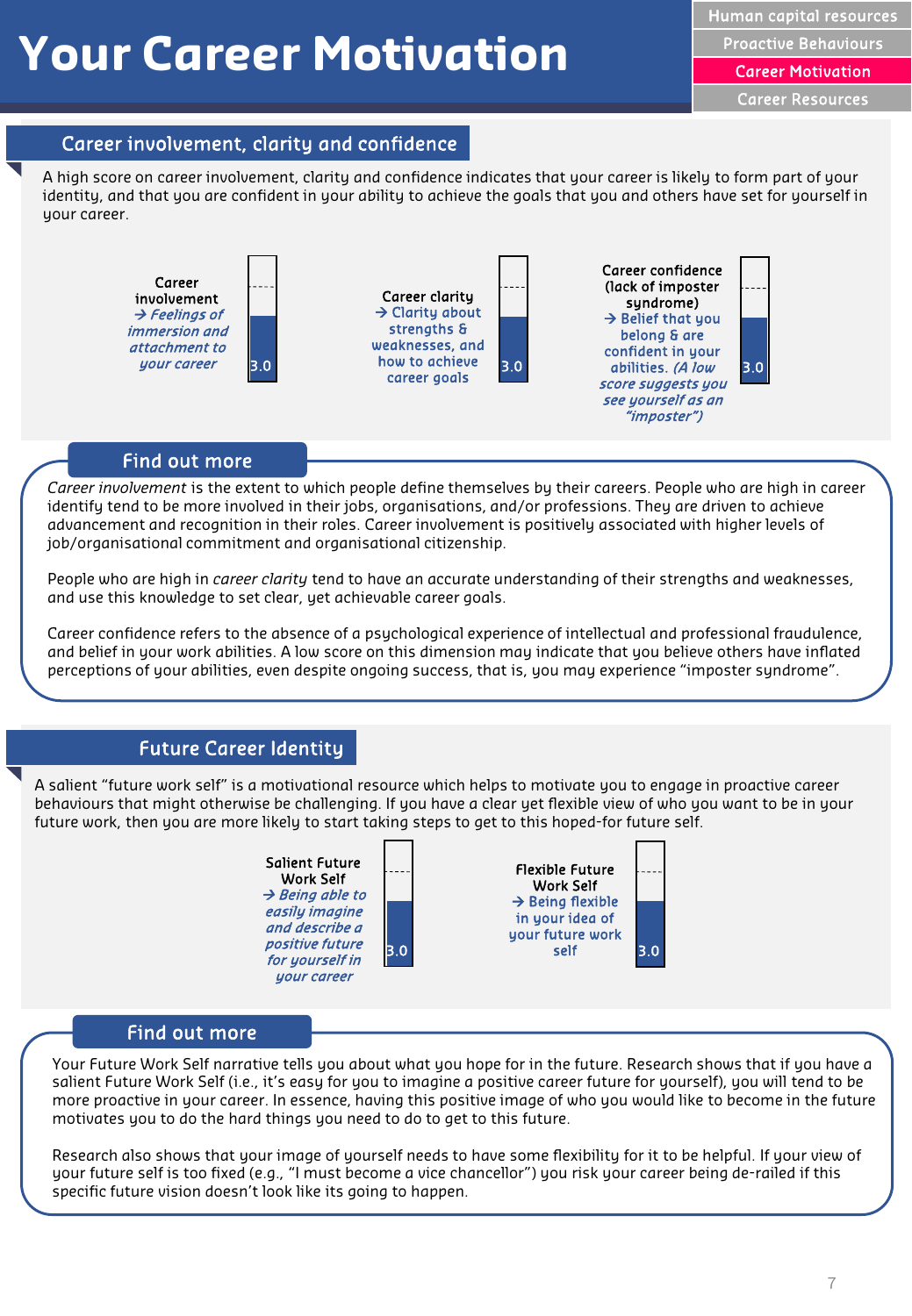# **Your Career Resources**

Human capital resources

Proactive Behaviours

Career Motivation

Career Resources

# Organisational support

Organisational support refers to formal and informal policies and structures put in place by your organisation to support you in your career. This includes specific environmental supports to balance work and family commitments, providing a variety of options for career development, formal and informal training and skill development opportunities, as well as supporting your intended career.

| Environmental<br>resources<br>$\rightarrow$ Provision of a<br>variety of options<br>for career<br><i>advancement</i><br>3.0 |                                         | Career support<br>$\rightarrow$ Feeling<br>supported in<br>your career<br>development by<br>your<br>3.0<br>organisation |                       | Training and<br>development<br>$\rightarrow$ Provision of<br>formal and<br><i>informal</i><br>opportunities for<br>personal and skill<br>3.0<br>development |                                       | Acceptance of<br>using work-<br>family policies<br>$\rightarrow$ Feeling able to<br>ustilise available<br>work-family<br>policies without<br>3.0<br>negative<br>consequences |               |
|-----------------------------------------------------------------------------------------------------------------------------|-----------------------------------------|-------------------------------------------------------------------------------------------------------------------------|-----------------------|-------------------------------------------------------------------------------------------------------------------------------------------------------------|---------------------------------------|------------------------------------------------------------------------------------------------------------------------------------------------------------------------------|---------------|
|                                                                                                                             | On-site<br>childcare                    | Childcare info<br>& referral                                                                                            | Nursing<br>facilities | Flexible<br>careers                                                                                                                                         | Flexible<br>working hours             | Compressed<br>work week                                                                                                                                                      | Telecommuting |
| Your<br>response                                                                                                            | Y(78%)                                  | N(50%)                                                                                                                  | Y(5%)                 | Y(76%)                                                                                                                                                      | Y(90%)                                | Y(75%)                                                                                                                                                                       | $Y(90\%)$     |
| (% saying<br>Yes in the<br>benchmark<br>sample)                                                                             | Compensation<br>for working<br>overtime | Part-time<br>arrangements                                                                                               | Job<br>sharing        | Option to<br>take leave<br>without pay                                                                                                                      | Ability to take<br>unplanned<br>leave | Financial support for childcare<br>while traveling                                                                                                                           |               |
|                                                                                                                             | Y(95%)                                  | Y(70%)                                                                                                                  | N (23%)               | Y(20%)                                                                                                                                                      | N (75%)                               | N(6%)                                                                                                                                                                        |               |
|                                                                                                                             |                                         |                                                                                                                         |                       |                                                                                                                                                             |                                       |                                                                                                                                                                              |               |

# Find out more

Feeling supported by your organisation, both in formal and informal ways, has been found to strongly influence work attitudes as they can provide important cues that employees are valued by the organisation and seen to possess career potential. Additionally, while research indicates that organisational level work-home benefits can reduce the stress associated with balancing multiple work-home roles, there is also evidence that many people do not utilise these benefits due to the belief that doing so would hurt their careers (that is, a lack of acceptance of using work-family policies).

To find out more about how the amount of support you receive affects work outcomes and tips on how to increase this, visit the *[Supporting Academic Success](https://carolekatz.wixsite.com/womeninresearchbold/supporting-academic-success)* section of the website.

### Social support

Social support from supervisors, co-workers, as well as your family/partner and friends, is instrumental in helping you to cope with the demands of your job. High scores on this domain indicate that you believe that you have both emotional and instrumental support from your social network while you pursue your career goals. If your scores are low on this element, you might want to consider building more support, such as by seeking out and initiating a relationship with a career mentor, or expanding your personal/professional networks.



#### Find out more

Having support from your social networks is extremely important and has been shown to affect your performance, satisfaction with, and wellbeing at work. If your scores are low on this element, you should try to build more support, such as by seeking a career mentor or expanding your personal and professional networks, To find out more about how the amount of support you receive affects work outcomes and tips on how to increase this aspect, visit the *[Supporting Academic Success](https://carolekatz.wixsite.com/womeninresearchbold/supporting-academic-success)* section of the website.